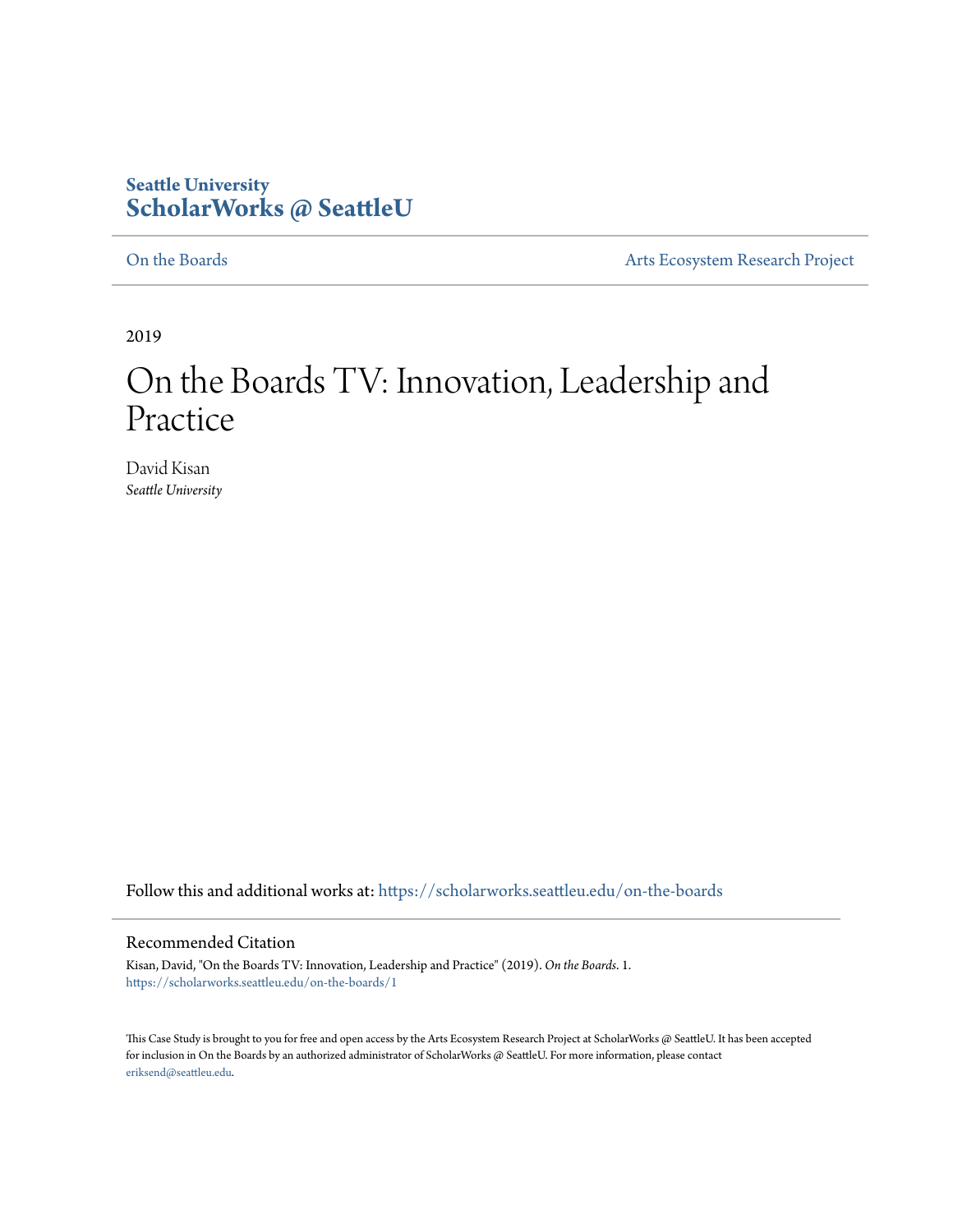On the Boards TV: Innovation, Leadership and Practice

David Kisan

Seattle University

Seattle Arts Ecosystem Research Project

March 19, 2019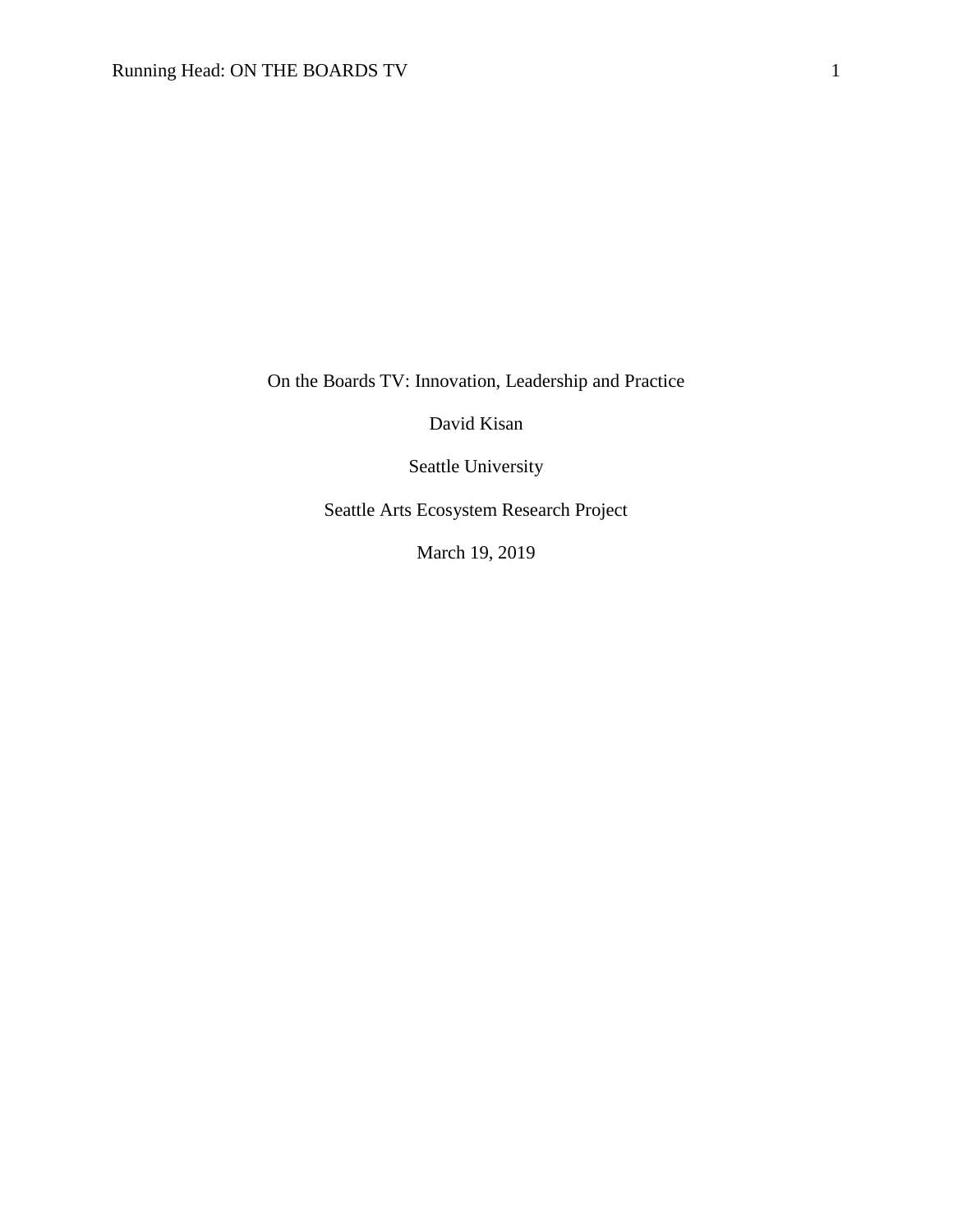#### Abstract

Emerging technology is a term that too often scares off arts leaders who already have so much on their plates. Yet used creatively, new technologies can yield powerful results. In 2009, On the Boards took such a leap, implementing high-quality video technology to vastly expand access to their contemporary performance space in Seattle. This case study explores On the Board TV (OtBTV), the platform that stemmed from the innovation, leadership and practice of On the Boards.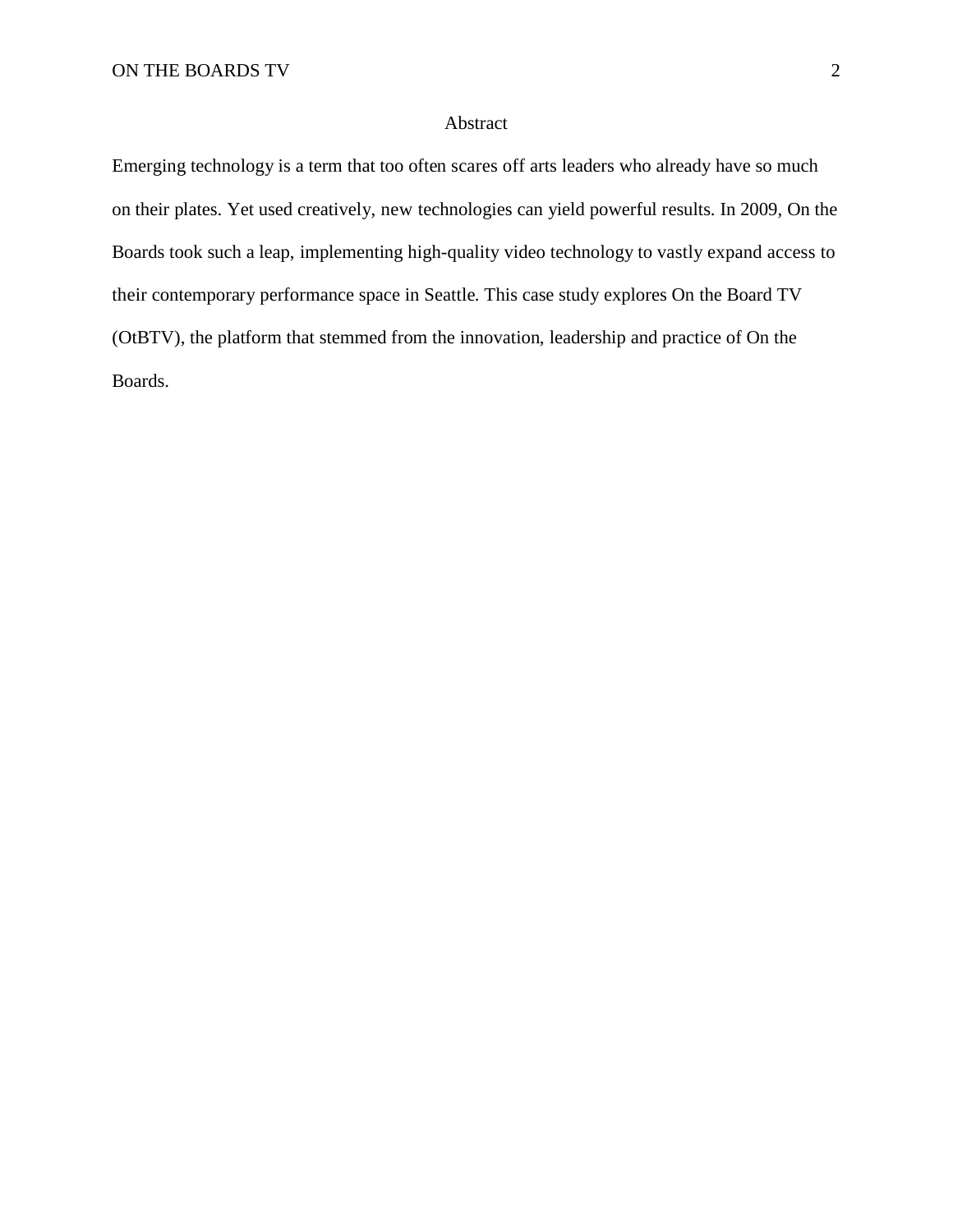On the Boards TV: Innovation, Leadership and Practice

Warren Bennis, the noted scholar and writer on leadership said, "the organizations of the future will increasingly depend on the creativity of their members to survive" (Bennis  $\&$ Biederman, 1997, p. 8). This is especially true of the arts sector, where survival depends upon cultural significance, creative innovation and audience access to the work. How can we adapt our practices to the high-speed world evolving all around us? Arts products, unlike other goods, often rely on an in-person experience. Or do they? This case study explores the impact of innovation through an exploration of On the Boards TV (OtBTV). OtBTV is a website that delivers full-length, high-quality video recordings of contemporary performances to your TV, desktop or mobile device. Understanding OtBTV's impact on the Seattle arts ecosystem requires an exploration of its history, evaluation of leadership, and assessment of its effects on the larger arts ecosystem.

#### **The History Behind the Idea**

OtBTV was launched in 2010 by On the Boards, "a producer and presenter of unique performance projects by leading contemporary artists in Seattle" (B. Rass-Bergquist, March 15, 2019). Originally based at Washington Hall in Seattle's Central District, On the Boards moved to their current venue in the lower Queen Anne neighborhood in 1998. The capital campaign to acquire their own building was partially funded by the Wallace Foundation, an institution on a mission to "foster improvements in learning and enrichment for disadvantaged children and the vitality of the arts for everyone" (Wallace Foundation, n.d.). In 2009, the foundation had launched an initiative to support creative projects using digital technologies to connect with new audiences in new ways. On the Boards joined the Seattle Opera and Pacific Northwest Ballet as part of a Seattle Center cohort charged with inventing ways to deepen their existing audience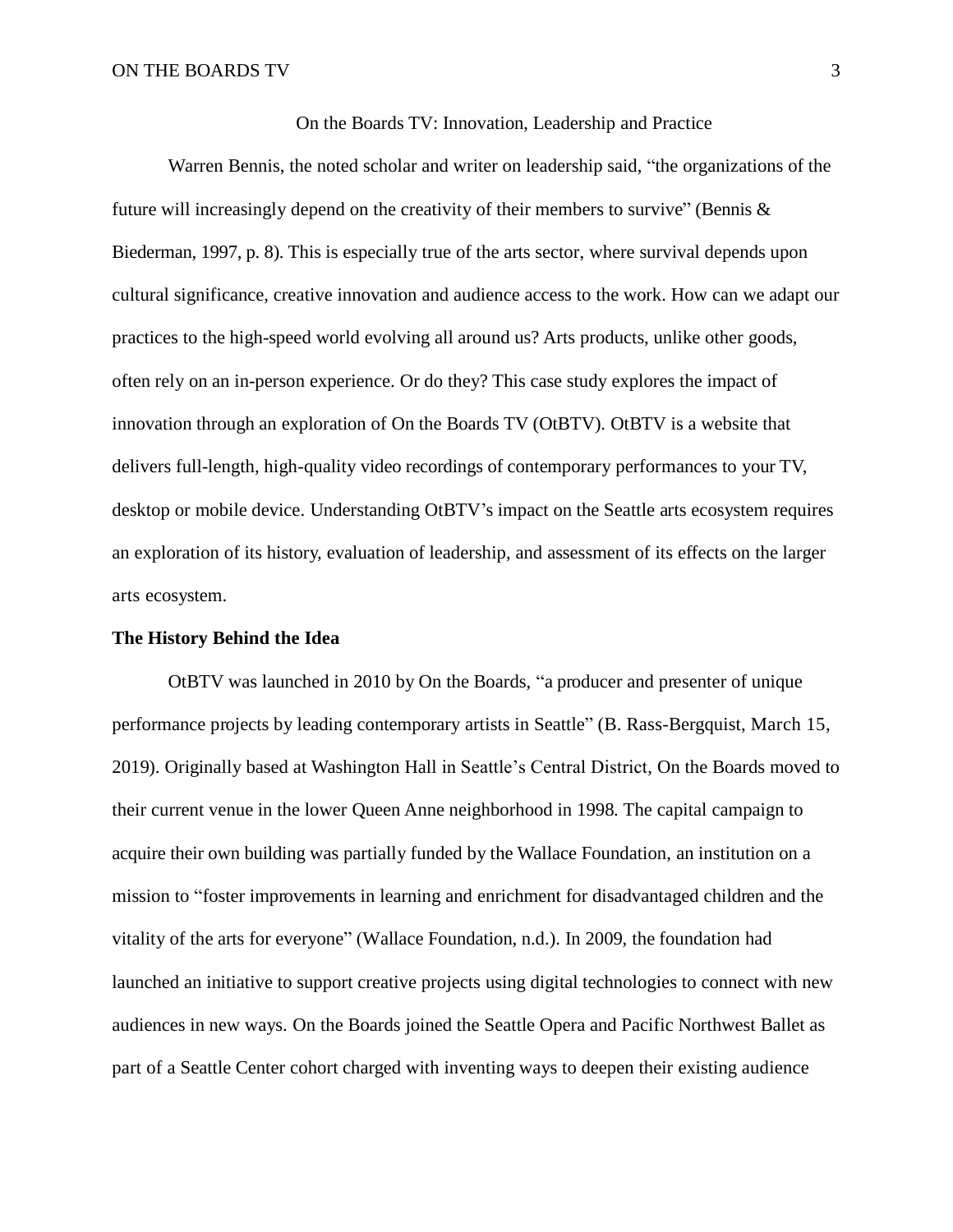relationships and develop new ones through the use of high-quality video within their programming (Harlow, 2015).

While the opera and ballet capitalized on the technology to modernize marketing techniques, On the Boards tried a less conventional approach. In partnership with presenting artists, they decided to use multi-angle film production to document mainstage performances and create a streaming platform where audiences worldwide could pay to watch remotely. In a 2010 interview with Claudia La Rocco of the New York Times, Sarah Wilke, Managing Director of On the Boards said, "What we're doing is creating the live-art equivalent of a museum catalog. The world is definitely moving toward a wider view of experience. I think the arts are in danger of losing market share if we don't provide a parallel experience" (para. 8).

Monique Courcy was the On the Boards' TV and Media Manager in the early years of OtBTV, heading the effort that brought the streaming service to life. "The whole idea of On the Boards TV came from conversations about access to contemporary performance… It's super niche and there are only a handful of presenting organizations." Courcy explains that, due to the small number of presenters, international artists rarely perform in the United States more than once. "If you missed it, you missed it… There was conversation around how to change that" (personal communication, February 28, 2019).

In 2008, when the project earned funding from the Wallace Foundation and DanceUSA, recording technology was not as pervasive as it is today. Mobile devices were just beginning to stream video content. Few presenters had the capacity to produce high-quality film. The value of high-quality recordings was enticing to performing artists. Artists used work samples to earn grants, though making these samples was a costly practice. "Not only did we take the cost out of the equation for the artists, we paid them 50 percent of the royalties" (M. Courcy, personal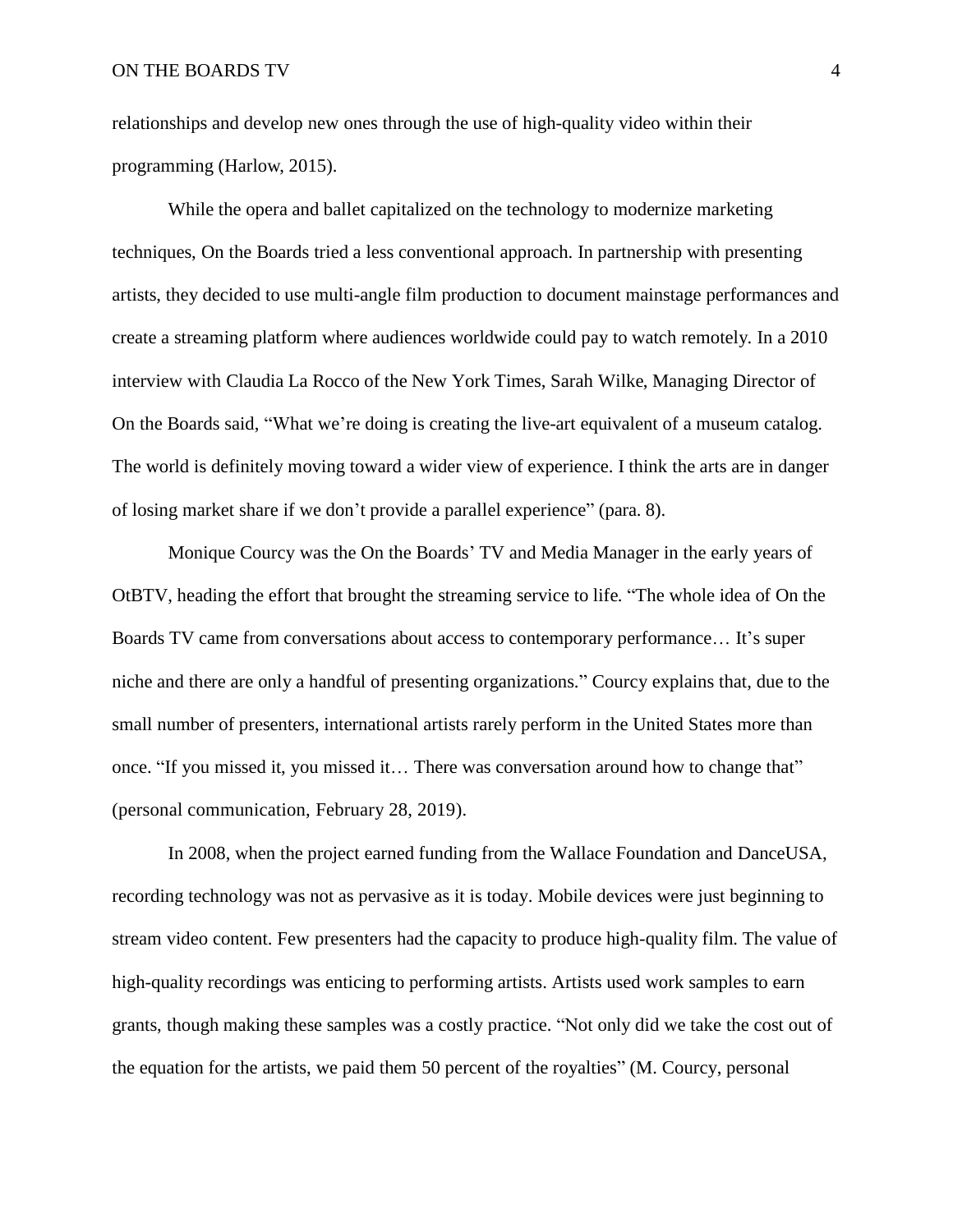communication, February 28, 2019). Caleb Hammons, produced *The Shipment*, a play by Young Jean Lee, one of the earliest performances that was filmed for OtBTV. Hammons told the New York Times, "It gives you a new sense of worth, that somebody went to the effort to record your work" (La Rocco, 2010). On the Boards TV's business model gave artists an added incentive to collaborate and it attracted top talent.

Lane Czaplinski was the Artistic Director at the time of OtBTV's launch. Courcy describes him as a sports fan. "He believed in the idea that sports are very accessible. You can stream them, you can play them on your phone. You have many different ways to access them" (personal communication, February 28, 2019). Why then couldn't contemporary performance do the same? In 2008, few arts organizations were experimenting with the emerging technology of streaming. This gave On the Boards a head start. The benefits weren't limited to the artists. Courcy said, "All of a sudden we were able to film performances in New York, Austin and Portland" and make them available to their Seattle audience (personal communication, February 28, 2019).

In their online archives, On the Boards describes the importance of OtBTV: "We believe OntheBoards.tv will help encourage people to go see live performances and participate in the ongoing dialogue about exciting new art, technology and ideas" (On the Boards TV, n.d., para. 3).

#### **Towards Innovation**

In order to execute such an innovative project, the team at On the Boards had to work through the process with a great deal of flexibility. What they were doing had not been done before, so there was little data to guide them. As manager of On the Boards TV, Courcy felt like she was being thrown into the fire from the beginning. "Everything was new to me. Even the data side, that seemed boring in theory, was new to me, so it was exciting. It was a new way of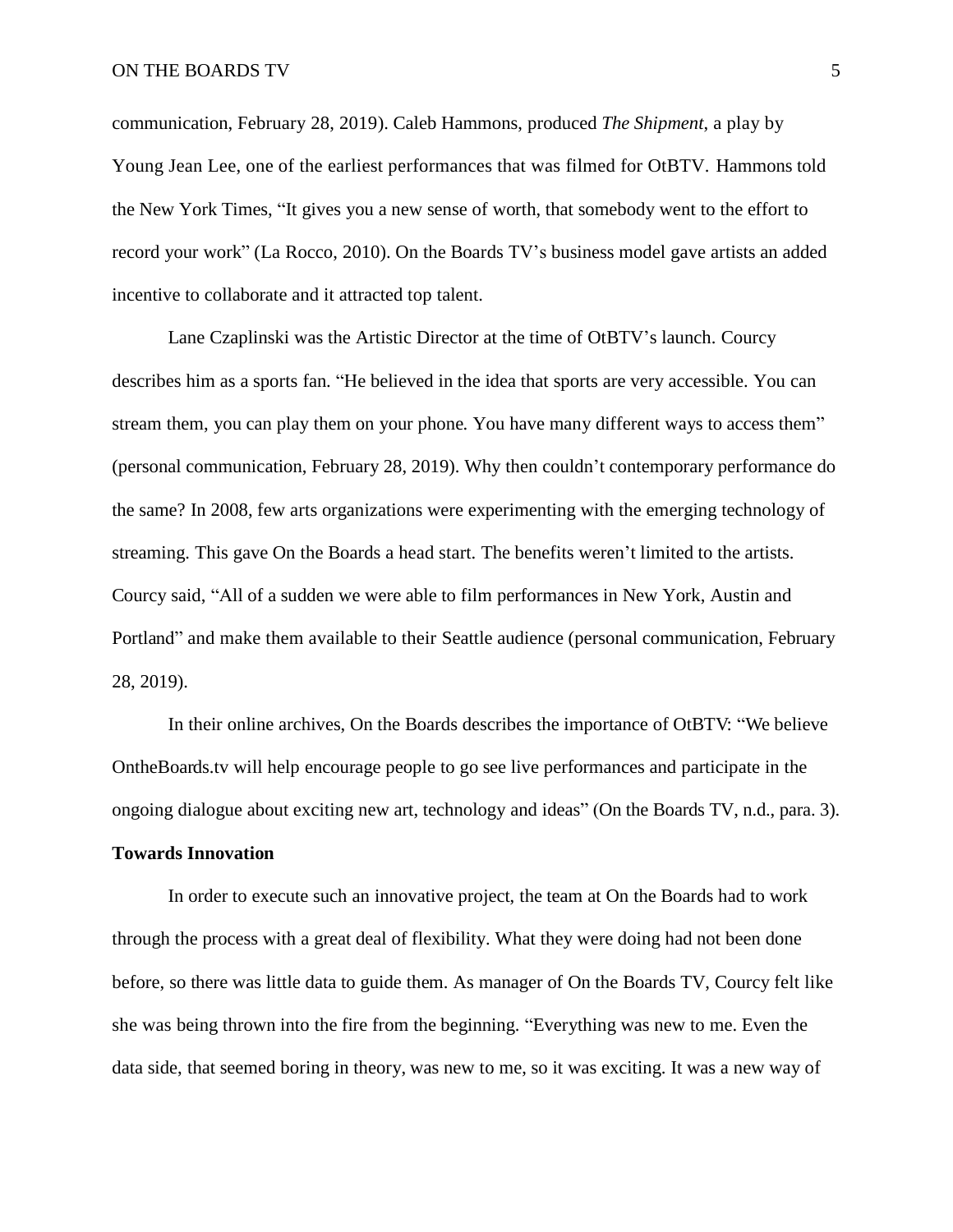#### ON THE BOARDS TV 6

thinking and I was stretching my skills" (personal communication, February 28, 2019). Courcy had started at On the Boards as a communication intern. During the accelerated period of growth caused by the launch of a new program, lots of opportunities arose. Courcy was one of the emerging leaders who would rise to the challenge.

Once OtBTV was online, the leadership at the organization realized it needed someone to focus their full attention on the audience numbers that were coming in. Courcy was eventually promoted to lead these efforts. "We weren't sure what was going to happen, so my first job was data analysis… We were concerned with website traffic, tracking purchases, and responding to questions as they arose." She recalled a university librarian who inquired about licensing of films. The organization had not anticipated that OtBTV could function as an educational resource. They quickly adapted the product to include an educational component that could be sold to schools. "OtBTV gave us a new way to do programming" (personal communication, February 28, 2019). It was that flexibility that ultimately resulted in success. Today OtBTV is a valuable product for educators who teach contemporary performance in areas where presenters don't exist. It allows students to see artists online that they couldn't see otherwise.

More than just a successful product, OtBTV engaged staff in professional development. Keeping staff engaged is a key component to retaining talent. According to Deloitte's 2017 Human Capital Trends Report, providing growth opportunities was identified as one of the key factors in providing a great employee experience (Bersin, Flynn, Mazor & Melian, 2017). The early years of OtBTV was a period of fast growth that stretched the staff's skills. The results paid off.

On the Boards TV was recently named a 2015 Arts Entrepreneurship Awards honoree for their pioneering work in providing high definition video content to the contemporary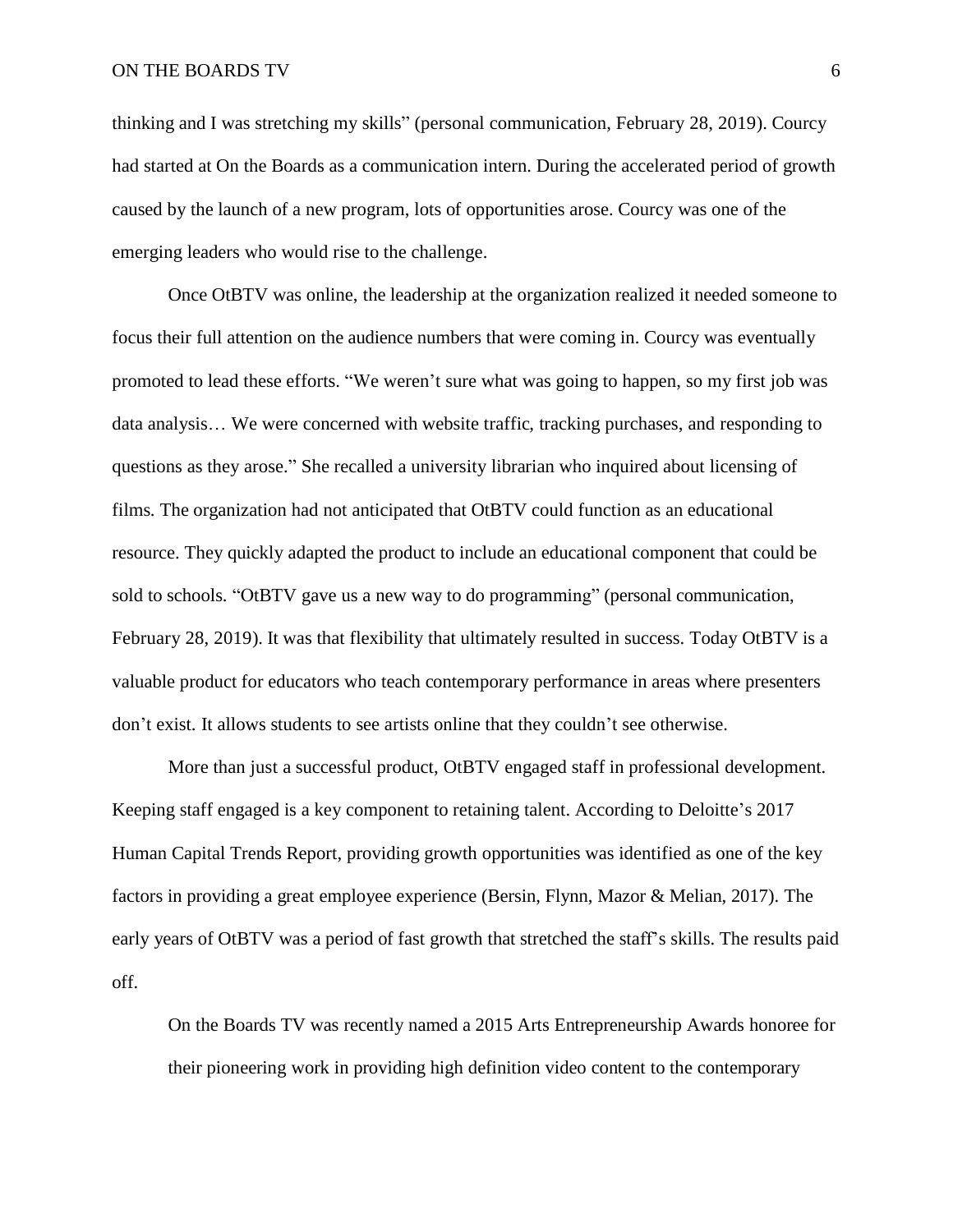performance world. On top of that their business model shares half of its profits directly with the artists. (Tseng, 2015)

"We host a lot of artists who don't get to be seen broadly in the United States," Czaplinski told Fractured Atlas, "I feel like providing access to that is a service in and of itself" (Tseng, 2015, para. 2). According to Courcy, artists agreed. "It was really inspiring to have a new way to interact with artists, and the artists were excited too," she said. "It felt like a bunch of pilot tests over and over again" (personal communication, February 28, 2019).

#### **Seattle and Beyond**

In 2009, access was defined differently. In today's context, when one considers access to the arts, we often do so within the framework of diversity, equity and inclusion. Whether or not it was intended, as OtBTV grew, its programming became part of an international dialogue about inclusion. On the Boards' Development Director Beth Rass-Bergquist, described how OtBTV became a vehicle for a new outreach initiative. They partnered with Boom Arts, a live performance incubator in Portland that focuses on "building cross-cultural bridges, sparking community conversations about important issues, connecting Portland performing artists with their national and international counterparts, and contributing to Portland's culture of compassion, curiosity, and creativity" (Boom Arts, n.d., para. 1). After recording *Amarillo*, a multi-media theater work about a journey across the U.S.-Mexico border by Teatro Línea de Sombra, Courcy and Ruth Wikler-Luker, the founder of Boom Arts, traveled around Oregon and Washington, screening *Amarillo* in communities of migrant workers (On the Boards TV, 2013). Courcy said, "We would do an educational component that incorporated community leaders, artists and the public to discuss ethics, art and the communities that are affected" (personal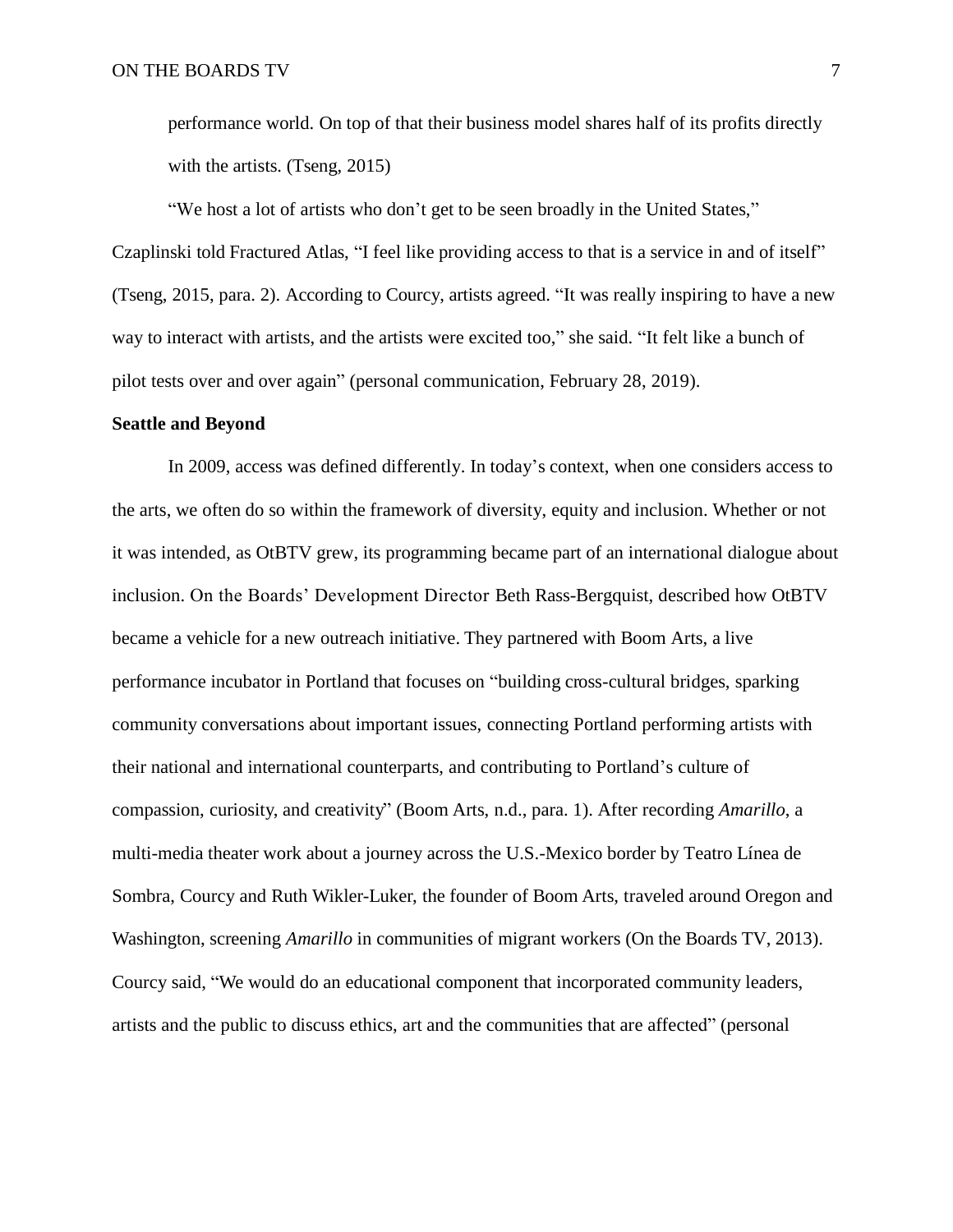communication, February 28, 2019). Rass-Bergquist used this program to attract new funders (personal communication, March 15, 2019).

OtBTV went on to redefine industry standards. A New York Times article credited the program with seeking "to create a new audience for contemporary performance by offering a sophisticated alternative to the back-of-the-house recordings — often fuzzy and hard to hear that are standard issue in the field but not always readily available to the public" (La Rocco, 2010). OtBTV increased access to performances for audiences old and new, by artists young and old, throughout the industry.

#### **The New Normal**

The day-to-day operation of an arts organization can feel like a battle to keep the lights on. Opportunities to innovate seem few and far between. This should not be the norm in a creative industry. Case studies like On the Boards TV remind us to challenge the status quo. OtBTV's support from the Wallace Foundation illustrates the direct relationship between innovation and funding.

Certain take-aways seem valuable to the industry overall. Through innovation via technology, On the Boards was able to engage staff in a way that retained talent. For Monique Courcy, this fast-tracked her career in the arts sector. Artists and funders were engaged in the collaborative process. Not only did the Wallace Foundation grant allow for new ways of doing business, it paid for additional staff hours. For the emerging arts leader, this is an opportunity to grow one's responsibility.

On the Boards gained an international audience and enriched their local audience with performances from outside their geographic area. This opened the door to engagement with new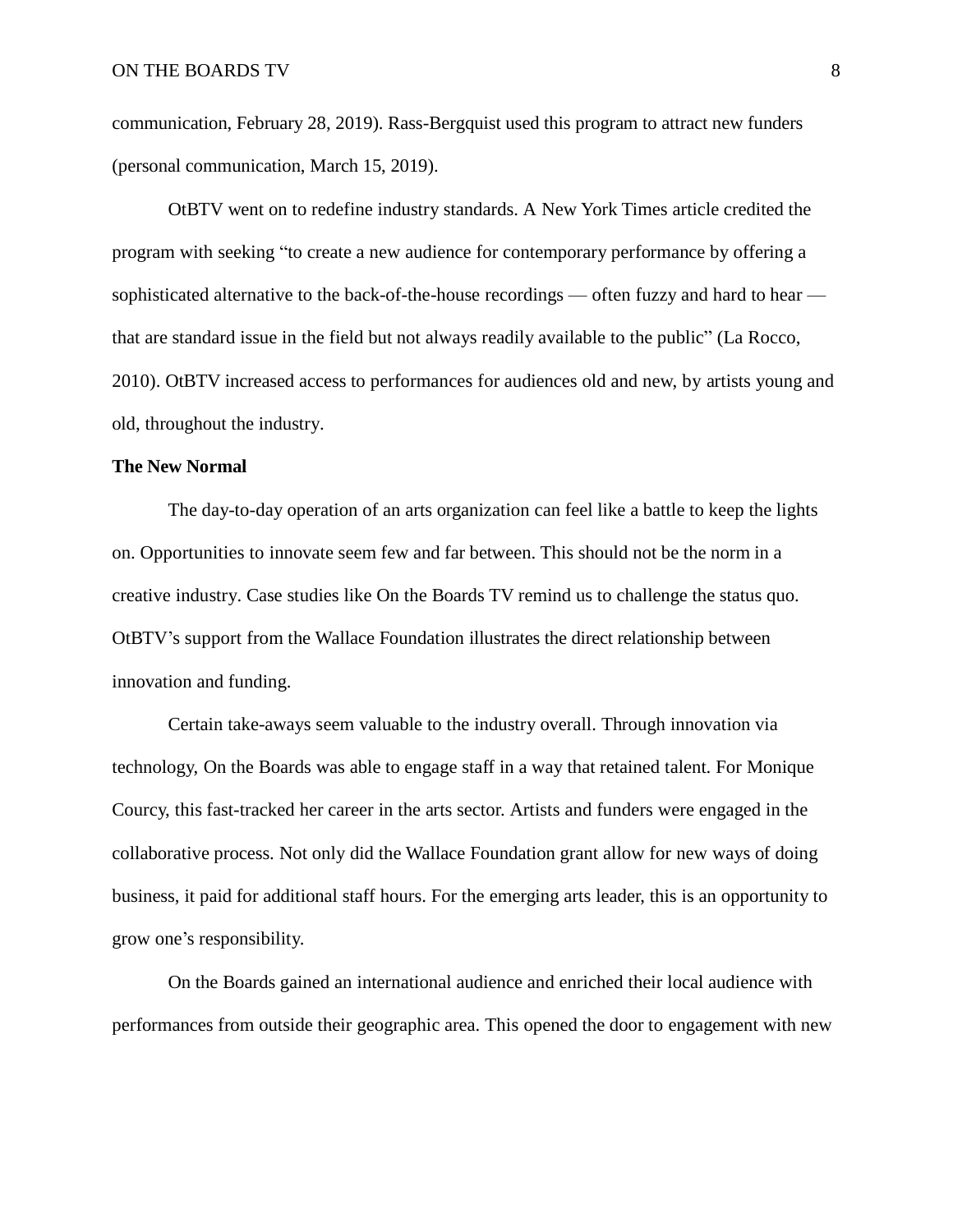cultures. For Beth Rass-Bergquist it created new avenues to advance the mission of On the Boards.

For Lane Czaplinski it posed new questions. In a New York Times article titled "Recording Staged Work for All to See" he said, "One of the big questions is: Does it promote and help the case of these artists and therefore contemporary performance as a whole, or does it muddy the waters? Clearly you know where we're putting our chips. But it's still an open question" (La Rocco, 2010, para. 18).

The world of contemporary performance received a new way of presenting work. This is especially important in the arts sector, where survival depends upon cultural significance, creative innovation and audience access to the work. OtBTV is a model of adaptation to the highspeed world evolving all around us. As the Seattle arts ecosystem continues to grow and intertwine this is one example of innovation, leadership and practice that paid off.

#### Method note:

This case study was developed by David Kisan, MFA 2019, as part of Seattle University's MFA in Arts Leadership applied research seminar focused on the Arts Ecosystem Research Project. Interviews were conducted with Monique Courcy, OtBTV's first Media Manager, now Executive Director of TeenTix; and Beth Raas-Bergquist, On the Boards' Director of Development; as part of this research during Winter Quarter 2019. Susan Kunimatsu provided editing.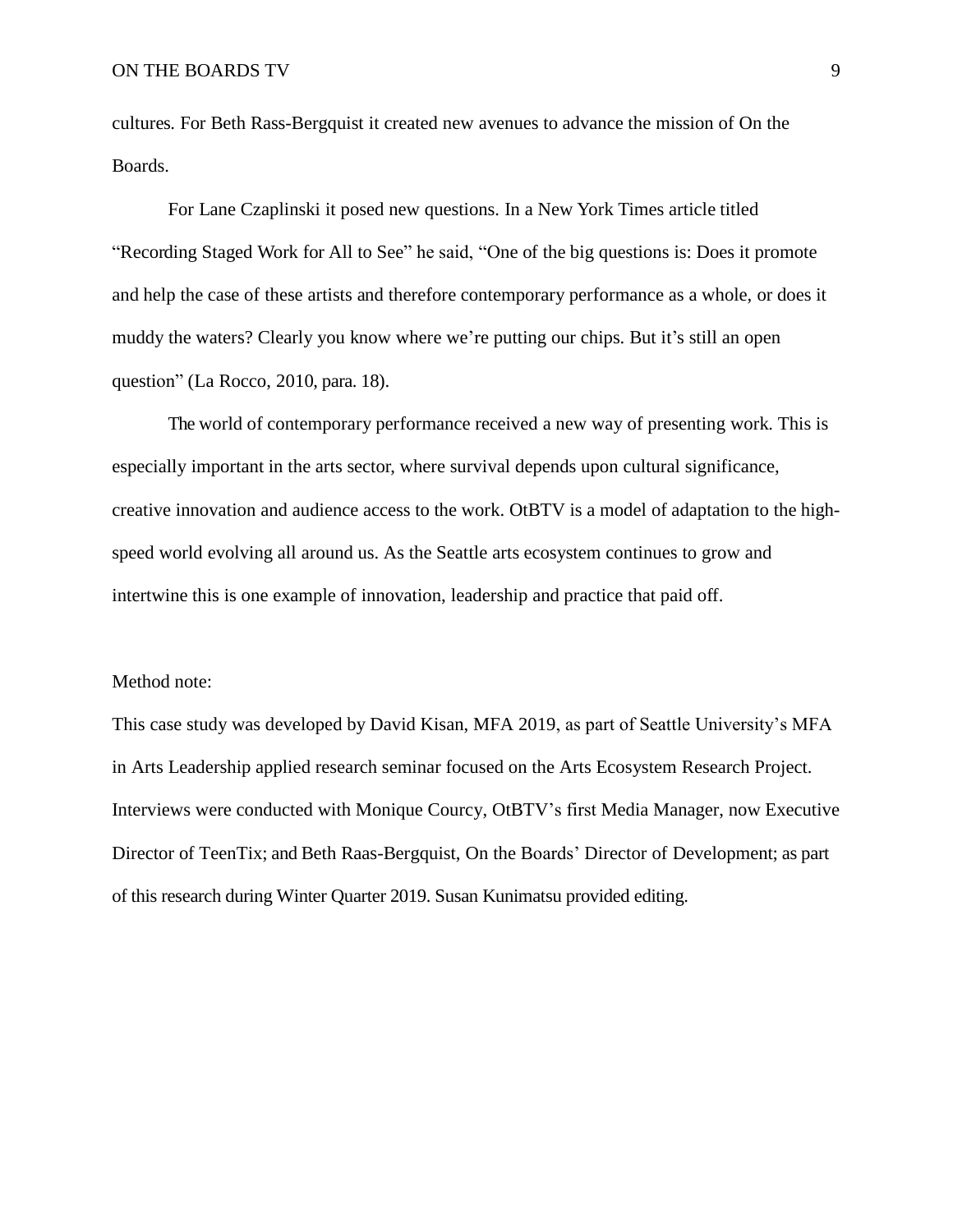#### References

- Bennis, W. & Biederman, P.W. (1997). *Organizing Genius: The Secrets of Creative Collaboration*. Cambridge, Mass: Perseus Books.
- Bersin, J., Flynn, J., Mazor, A., & Melian, V. (2017, February 28). The employee experience: Culture, engagement, and beyond, 2017 global human capital trends. Retrieved from [https://www2.deloitte.com/insights/us/en/focus/human-capital-trends/2017/improving](https://www2.deloitte.com/insights/us/en/focus/human-capital-trends/2017/improving-the-employee-experience-culture-engagement.html)[the-employee-experience-culture-engagement.html](https://www2.deloitte.com/insights/us/en/focus/human-capital-trends/2017/improving-the-employee-experience-culture-engagement.html)

Boom Arts. (n.d.). *About Boom Arts: About Us*. Retrieved from<http://www.boomarts.org/#about>

- Harlow, B. (2015, March). Extending reach with technology: Seattle Opera's multipronged experiment to deepen relationships and reach new audiences. *Wallace Studies in Building Arts Audiences*. Retrieved from [https://www.wallacefoundation.org/knowledge](https://www.wallacefoundation.org/knowledge-center/Documents/Extending-Reach-With-Technology.pdf)[center/Documents/Extending-Reach-With-Technology.pdf](https://www.wallacefoundation.org/knowledge-center/Documents/Extending-Reach-With-Technology.pdf)
- La Rocco, C. (2010, January 20). Recording staged works for all the world to see. *The New York Times*. Retrieved from <https://www.nytimes.com/2010/01/24/arts/dance/24boards.html>

On the Boards TV. (n.d.). *About: Who we are*. Retrieved from <https://www.ontheboards.tv/about>

- On the Boards TV. (2013, March 18). Multi-city partnership brings innovative theatre performance and discussion events on the topic of immigration to Oregon and Washington this spring featuring Teatro Línea de Sombra's: Amarillo. Retrieved from [http://www.ontheboards.tv/sites/default/files/Amarillo\\_Community\\_Screenings\\_Press\\_R](http://www.ontheboards.tv/sites/default/files/Amarillo_Community_Screenings_Press_Release_ENGLISH.pdf) [elease\\_ENGLISH.pdf](http://www.ontheboards.tv/sites/default/files/Amarillo_Community_Screenings_Press_Release_ENGLISH.pdf)
- Tseng, J. (2015, April 2). Up close with arts entrepreneurs: On the Boards TV. *Fractured Atlas*. Retrieved from [https://blog.fracturedatlas.org/up-close-with-arts-entrepreneurs-on-the](https://blog.fracturedatlas.org/up-close-with-arts-entrepreneurs-on-the-boards-tv-3265914f3a3c)[boards-tv-3265914f3a3c](https://blog.fracturedatlas.org/up-close-with-arts-entrepreneurs-on-the-boards-tv-3265914f3a3c)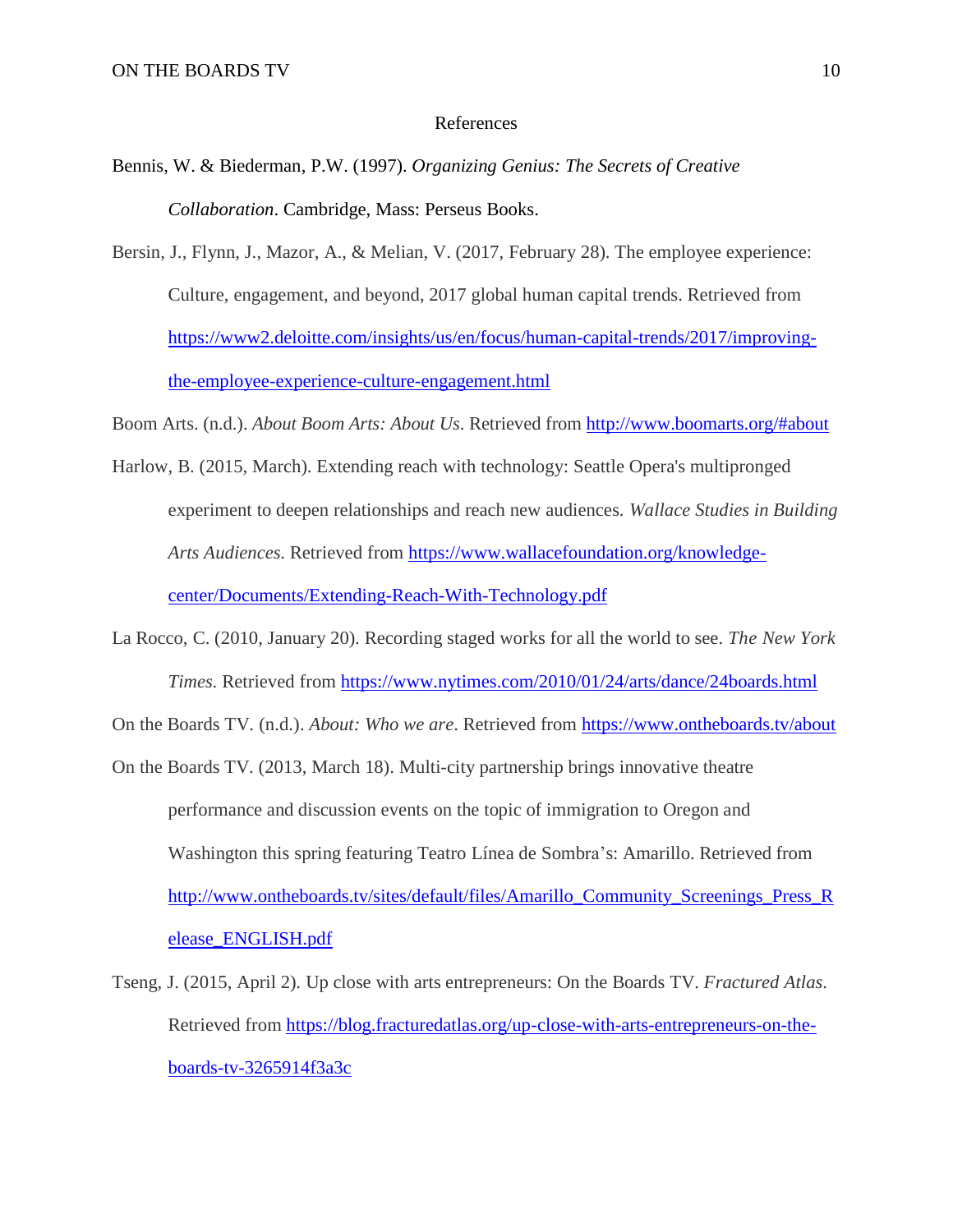Wallace Foundation. (n.d.). *About Wallace: Mission*. Retrieved from

<https://www.wallacefoundation.org/about-wallace/pages/mission.aspx>